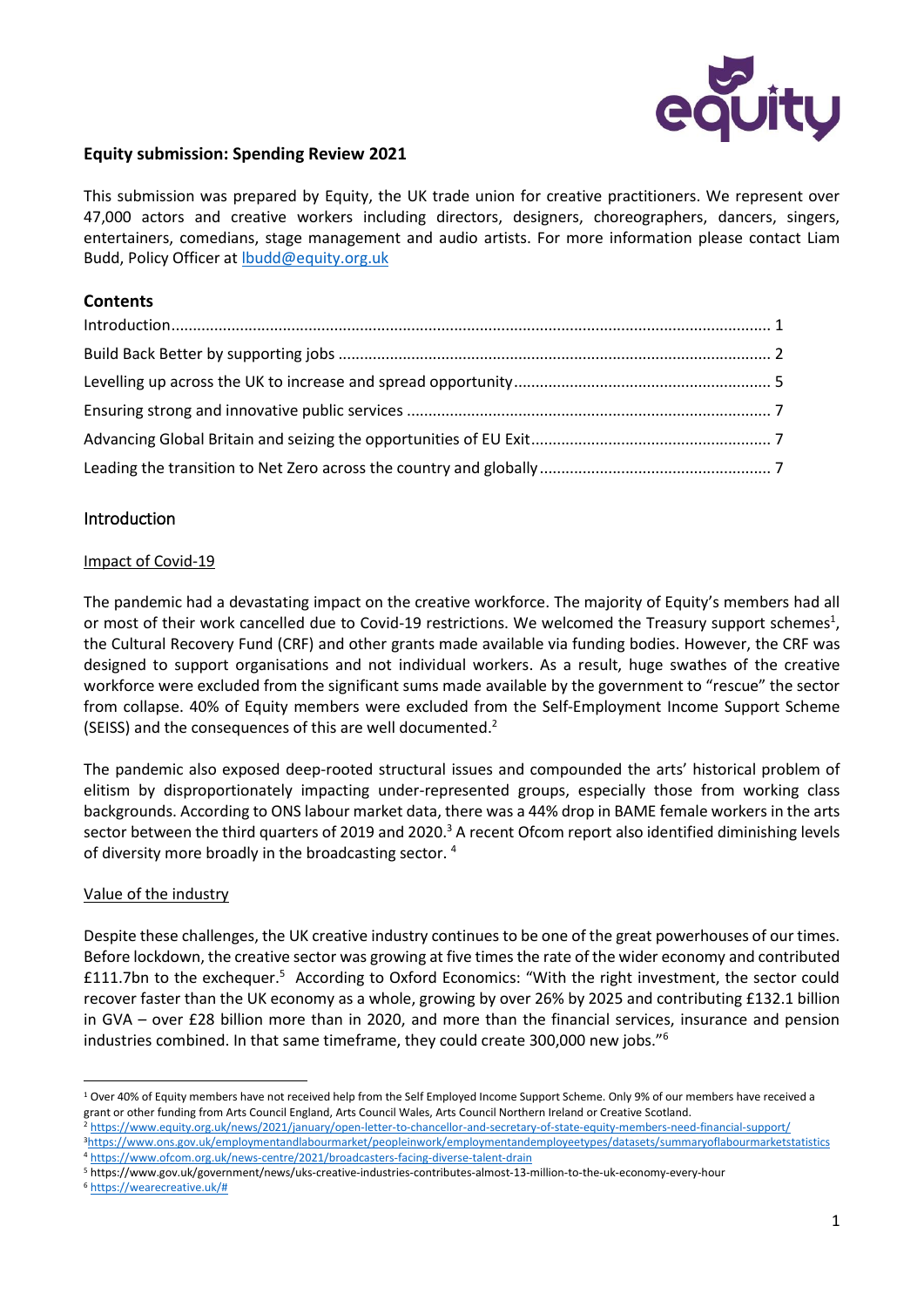

Beyond purely economic benefits, creativity and culture provide a social infrastructure that binds every nation and region together. We see the significant benefits of cultural activities in relation to people's physical and mental health, as well as tourism, skills creation, employment, and local regeneration. Our industry is also central to UK soft power and our position on the world stage.

Moreover, the electorate strongly support investing in the arts. According to a survey by Arts Council England, 79% of people see the arts as important.<sup>7</sup> Another poll by Ipsos MORI revealed that 63% of people in the UK want to see their local council spend at least 50p per person every week on the arts, museums and heritage.<sup>8</sup>

#### 10 core asks

Whilst the worst of the pandemic is behind us, the economic effects of Covid-19 are still being felt. The upcoming Spending Review is therefore a vital opportunity for the government to protect people's jobs and livelihoods, whilst putting the creative industries at the very heart of its strategy to Build Back Better. Ahead of the 2021 Comprehensive Spending Review, we call on the government to:

- 1. extend and amend the Film & TV Production Restart Scheme through to 2022 at the least, and amend the Live Events Reinsurance Scheme;
- 2. extend the 5% VAT rate for live event tickets and abandon the planned increase;
- 3. abandon the planned £20-a-week cut to Universal Credit, reverse the reintroduction of the Minimum Income Floor, extend the uplift to legacy benefits, and extend support to those on tax credits;
- 4. abandon the National Insurance Contribution (NIC) increase for employees and the self-employed;
- 5. introduce a minimum income guarantee for creative workers;
- 6. increase UK government expenditure on 'cultural services' from 0.2% to 0.5% of Gross Domestic Product (GDP) in line with average European levels;
- 7. deliver an equitable balance of funding, without cuts to established areas, through a restructured national, regional and local funding system, and establish a more inclusive artistically and socially based criteria for funding;
- 8. abandon the funding cut for art and design higher education courses in England;
- 9. provide an emergency funding package to compensate for additional costs creative workers face undertaking work in Europe;
- 10. ensure all publicly funded arts bodies have robust sustainability criteria to all project grant applications.

## <span id="page-1-0"></span>Build Back Better by supporting jobs

We support the government's desire to get people back to work as the economy opens up. Ensuring the safe and fair reopening for the whole of our workforce is Equity's key priority. However, we believe that policy decisions taken by the government in relation to insurance, VAT, social security, and National Insurance, undermine this objective.

 $\overline{a}$ <sup>7</sup> ACE – The Conversation, 2018

<sup>8</sup> <https://www.nationalmuseums.org.uk/news/50p-culture-campaign-launched/>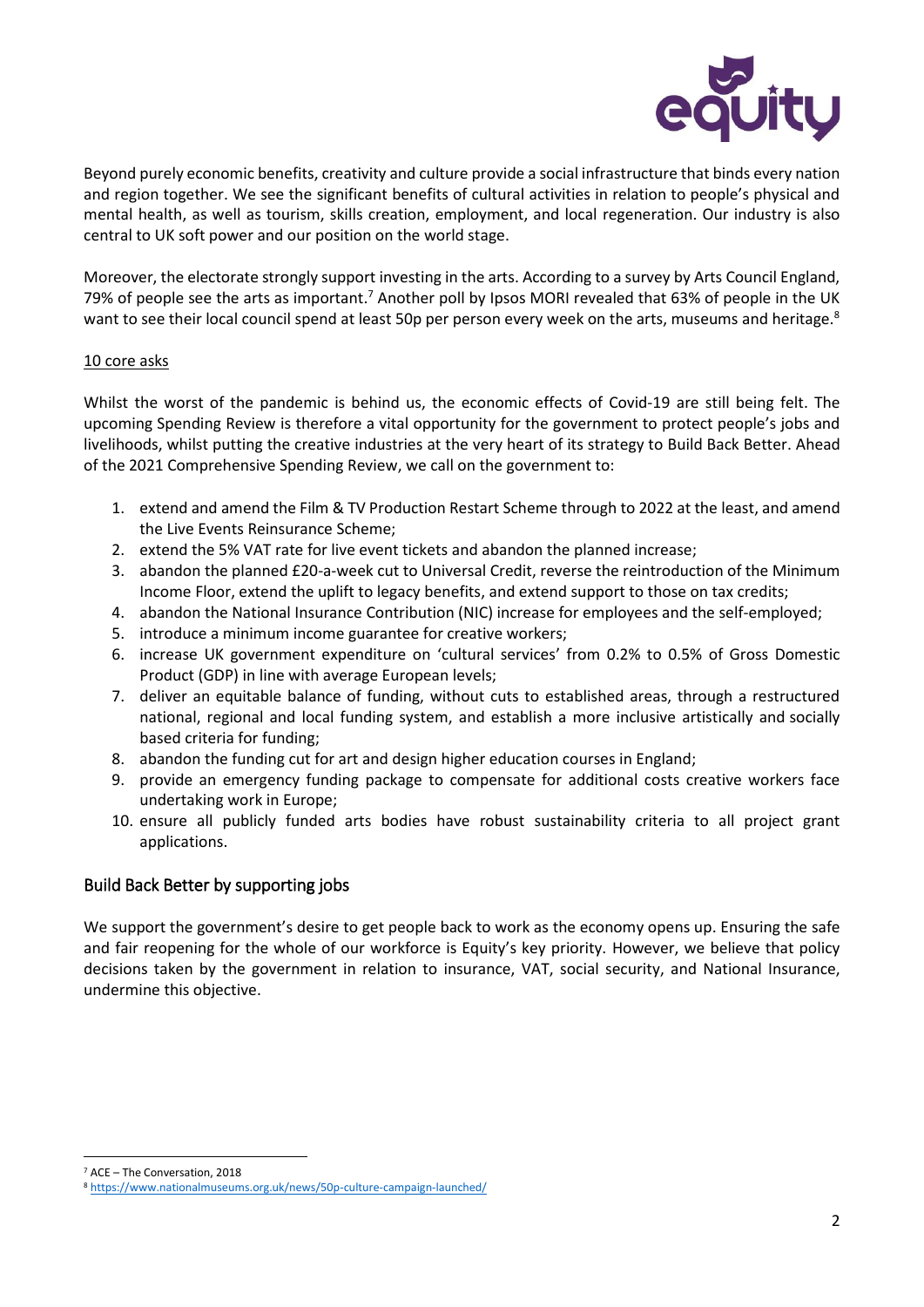

#### Insurance

During the pandemic Equity campaigned for a comprehensive government backed insurance scheme for film and TV, as well as live events to remove what was a significant barrier preventing creative practitioners from returning to work. The Film & TV Production Restart Scheme launched at the start of the pandemic was a much-needed intervention, facilitating the production sector's return to work. Whilst we welcomed the bespoke package offered for performers aged 70 and over in response to discussions between DCMS and Equity, the scheme is limited covering only 2 people on a production. Crucially, losses with only be covered up until 31 December 2021. This is concerning as the financial impact of Covid-19 on the production sector has not been eradicated and this may take many years to recover. In the absence of the commercial insurance industry stepping into the vacuum, we urge the government to extend the restart scheme through to 2022 at the least. We would also like to see improved provisions for those aged 70 and over by increasing the number of performers outlined in Annex 4.

The long-awaited Live Events Reinsurance Scheme was a welcome intervention. However, the scheme as it currently stands is completely unworkable for the theatre industry and for many others in the live events sector. Firstly, the current model is too expensive for most productions. Moreover, insurance can only be taken out on each specific performance, rather than for the full run of a show. This is completely impractical and incompatible with how the industry operates, as some productions can run for months at a time. Crucially the scheme only covers cancellations in the situation of a full lockdown. It does not cover cancellations (1) caused by outbreaks of Covid-19 within performance and production teams or (2) future regulations that make events financial unviable (e.g. social distancing or lower capacity audiences).

We call on the government for a comprehensive and flexible insurance scheme which can be used by the majority of the live events sector. This would give producers and theatres, including those in towns and regions outside of London, the confidence to stay open by reducing the financial risk. The government would also benefit from a stronger insurance scheme through increased tax income. Finally, it is important to note that the £750 million committed to the scheme is 150 times the amount in grants made available to Equity members. It seems that insurers are viewed by the government as more worthy recipients of taxpayer money than the artists and entertainers who make the creative industries.

## VAT

The recovery of our industry is threatened by the scheduled increase of VAT for live event tickets (from 5% on 12.5% on September 30, before returning to the full 20% next March). As outlined above, the economic impact of Covid-19 is ongoing despite the lifting of restrictions. The reduced rate continues to help encourage producers and venues get shows up and running, whilst supporting jobs, struggling business, and the wider supply chain. The Digital, Culture, Media and Sport Committee recommended that ticket-sale VAT should be kept at 5% for three years to support the full recovery of our industry. We agree and call on the government for a long-term extension of the 5% rate.

## Social security

Ensuring our members can access adequate financial help through the social security system remains a key priority. We are extremely concerned that the government's proposals for Universal Credit could plunge thousands of Equity members into poverty. Whilst a considerable volume of professional work in the arts and entertainment industry has now resumed, activity is still significantly lower than pre pandemic levels. As a result, many creative practitioners, including those in work, continue to rely on Universal Credit as a vital safety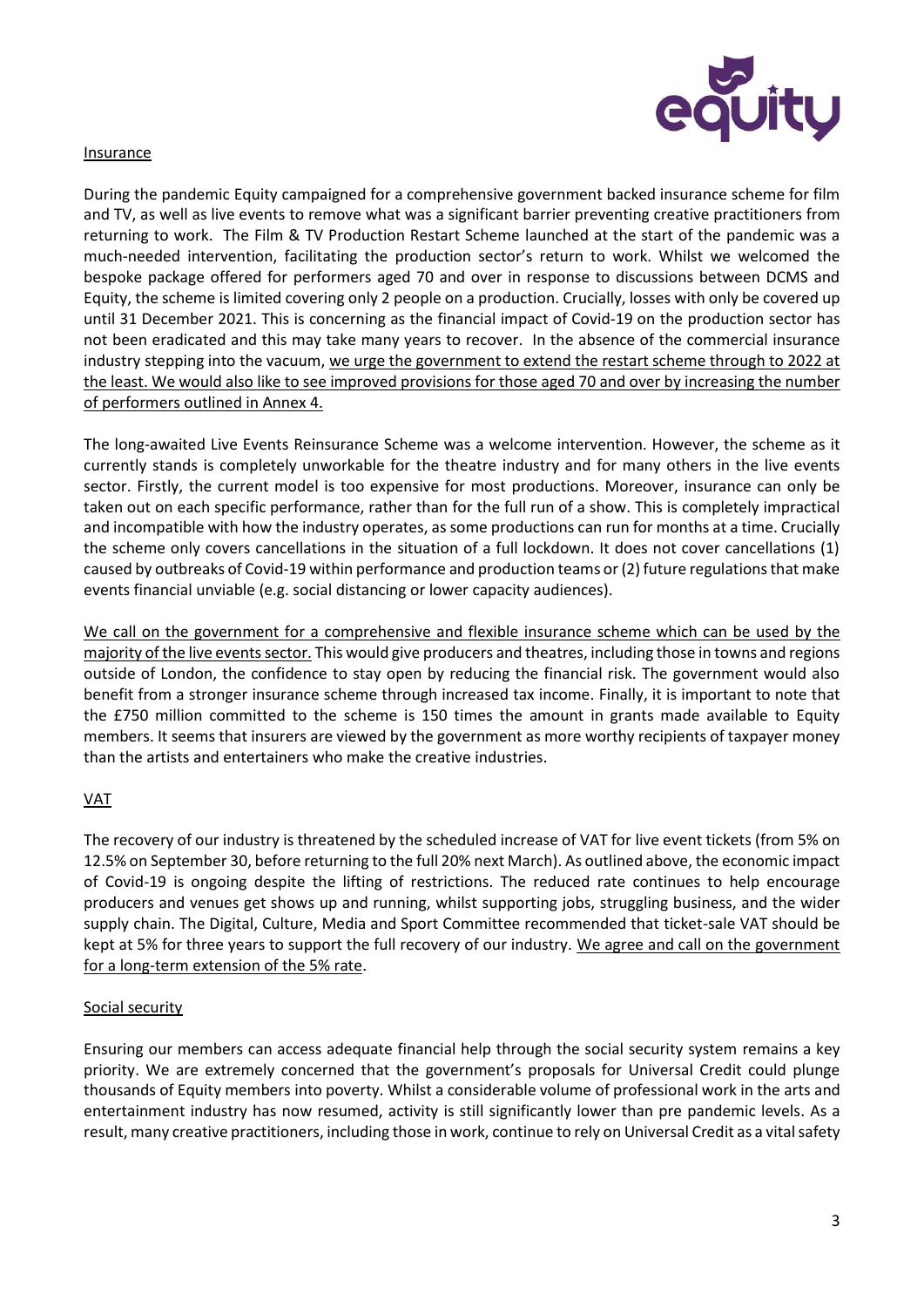

net. We recently conducted a survey of our members to assess the impact of the changes being made to Universal Credit<sup>9</sup>:

- 65% of respondents currently rely on Universal Credit and other welfare optionsto stay in the industry;
- 53% of claimants would experience financial hardship and 41% would not be able to meet housing and other essential costs with the removal of the £20 uplift;
- 50% of respondents were concerned that they could be forced out of the industry due to the reintroduction of the Minimum Income Floor.

One Equity member commented: *"It's difficult enough to break into the creative industry, I have always had to work other jobs to support me and this feels like another way of preventing low income individuals from having a career in creative industries."*

We call on the government to abandon the planned £20-a-week cut and reverse the reintroduction of the Minimum Income Floor for Universal Credit and extend the uplift to legacy benefits (the working age meanstested benefits being replaced by universal credit) and tax credits.

### National Insurance

Alongside these changes to social security, the government is proposing an increase to employee's Class 1 NIC to 13.25% (from 12%) and to Class 4 NIC for the self-employed to 10.25% (from 9%) to address the underfunding crisis in health and social care. The evidence is very clear that this will disproportionately affect lower income workers, those in insecure work as well as young people, who are the driving force behind our industry. The financial burden should not be borne by working people who are being hit by a double whammy of tax rises and real-terms pay cuts.

We urge the government to abandon the NIC increase. Instead, the government should investigate counterpolicies for raising funding from those who have profited from the pandemic. Potential cost savings could be realised by re-integrating public services – including by ending disguised profits, consultancy contracts, and artificial management fees in the care sector.

Employers in our industry will also be impacted by the proposed increase in employer's Class 1 NICs to 15.05% (from 13.8%). This will particularly affect smaller theatres and production companies which may operate on low profit margins but are more likely to provide crucial opportunities for new talent and marginalised groups, such as disabled workers, entering the industry.

#### Beyond Covid-19

 $\overline{a}$ 

In the longer term, the government must pursue a strategy which delivers employment and job creation across the UK for a broad range of creative workers, with a particularly focus on increasing opportunities for marginalised demographics. The Self-Employment Income Support Scheme and the Coronavirus Job Retention Scheme ends on 30 September. However, the Government must recognise that the lives of artists and arts workers of all disciplines is inherently precarious. Equity is calling for the introduction of a minimum income guarantee for creative workers as a long-term way to remedy low and no pay, and barriers to access to creative professionals.

<sup>&</sup>lt;sup>9</sup> Of the survey's 780 respondents, 69% are Universal Credit claimants.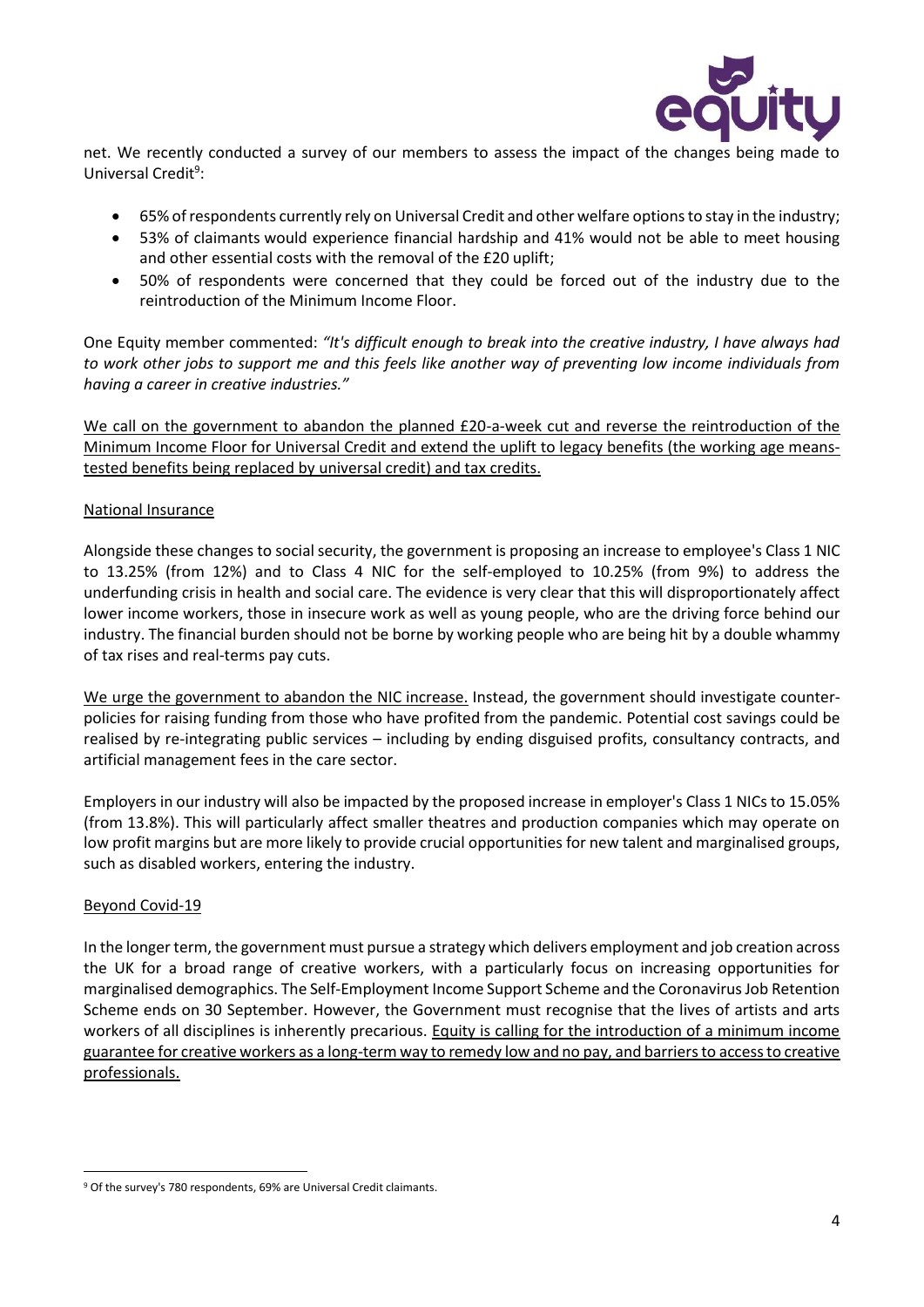

We note that the Government of Ireland, as part of their Economic Recovery Plan, will soon be running a threeyear pilot of a universal basic income in the arts, culture, audio visual and live performance and events sector.<sup>10</sup> This simple, universal, payment for artists and cultural workers based on the national Minimum Wage (€10.20 an hour) would be in lieu of other welfare payments, allowing creatives to earn other income separately when work was available. The government could explore a similar model. Finally, we must hold organisations to account and create obligations on employers to deliver environmental sustainability, employment and create jobs for marginalised groups. We urge the government to explore the Cultural Contract in Wales as a good  $model.<sup>11</sup>$ 

# <span id="page-4-0"></span>**Levelling up across the UK to increase and spread opportunity**

### Levelling Up Fund

We support the government's commitment to level up opportunity across the UK and welcomed the Levelling Up Fund announced at the 2020 Spending Review. We hope that bids submitted by local authorities who can take spaces into public ownership for cultural investments, such as upgrading and creating new cultural and creative spaces, are successful in every region and nation. Whilst capital investments are welcome, there is often an over-emphasis on large buildings as opposed to smaller or itinerant organisations that may serve a wider community better. Moreover, the government's primary focus should be about people not places. For our industry, true levelling is about investing in secure jobs, advancing diversity to achieve fully inclusive representation for creative practitioners and audiences alike.

### Funding landscape

The culture funding landscape is very precarious. The latest Arts Index figures revealed that investment via public funding for the arts per head of population – via the Lottery, local and national government – dropped by 35% since 2008, with local government funding for the arts falling by 43%. Business sponsorship of the arts is down 39% since 2013, equating to tens of millions of pounds disappearing from the arts economy.<sup>12</sup>

As a result, UK culture funding falls way behind European levels.<sup>13</sup> According to Eurostat Statistics, UK spend on 'cultural services' as a percentage of GDP was 0.2% in 2019, which ranked the second lowest rate for all European countries. The European average was 0.5%.<sup>14</sup> We call on the government to raise spending on cultural services in line with the average European level. This would boost work opportunities and pay rates.

| Total government expenditure for cultural services as a percentage of GDP |  |  |
|---------------------------------------------------------------------------|--|--|
|                                                                           |  |  |

| Estonia   | 1.1 |
|-----------|-----|
| Hungary   | 1.1 |
| Iceland   | 1.1 |
| Latvia    |     |
| France    | 0.7 |
| Croatia   | 0.7 |
| Lithuania |     |

<sup>1</sup> <sup>10</sup> <https://www.gov.ie/en/publication/49b23-overview-of-economic-recovery-plan-2021/>

<sup>11</sup> [https://gov.wales/securing-the-future-of-wales-culture-](https://gov.wales/securing-the-future-of-wales-culture-sector#:~:text=The%20cultural%20contract%20will%20build%20on%20the%20Welsh,4%20Health%20and%20arts%20initiatives%205%20Environmental%20sustainability)

[sector#:~:text=The%20cultural%20contract%20will%20build%20on%20the%20Welsh,4%20Health%20and%20arts%20initiatives%205%20Environmen](https://gov.wales/securing-the-future-of-wales-culture-sector#:~:text=The%20cultural%20contract%20will%20build%20on%20the%20Welsh,4%20Health%20and%20arts%20initiatives%205%20Environmental%20sustainability) [tal%20sustainability](https://gov.wales/securing-the-future-of-wales-culture-sector#:~:text=The%20cultural%20contract%20will%20build%20on%20the%20Welsh,4%20Health%20and%20arts%20initiatives%205%20Environmental%20sustainability)

<sup>12</sup> <https://forthearts.org.uk/wp-content/uploads/2020/07/Report-from-Somewhere-Over-the-Rainbow-open-space.pdf>

<sup>&</sup>lt;sup>13</sup> https://www.equity.org.uk/media/3370/equity\_arts-policy-2019\_final-web.pdf

<sup>&</sup>lt;sup>14</sup> [Eurostat Statistics, 2019](https://appsso.eurostat.ec.europa.eu/nui/show.do?query=BOOKMARK_DS-471197_QID_-B6814C2_UID_-3F171EB0&layout=TIME,C,X,0;GEO,L,Y,0;SECTOR,L,Z,0;COFOG99,L,Z,1;NA_ITEM,L,Z,2;UNIT,L,Z,3;INDICATORS,C,Z,4;&zSelection=DS-471197INDICATORS,OBS_FLAG;DS-471197UNIT,MIO_EUR;DS-471197SECTOR,S13;DS-471197COFOG99,GF0802;DS-471197NA_ITEM,TE;&rankName1=INDICATORS_1_2_-1_2&rankName2=NA-ITEM_1_2_-1_2&rankName3=COFOG99_1_2_0_0&rankName4=SECTOR_1_2_0_0&rankName5=UNIT_1_2_0_0&rankName6=TIME_1_0_0_0&rankName7=GEO_1_2_0_1&sortC=ASC_-1_FIRST&rStp=&cStp=&rDCh=&cDCh=&rDM=true&cDM=true&footnes=false&empty=false&wai=false&time_mode=ROLLING&time_most_recent=true&lang=EN&cfo=%23%23%23%2C%23%23%23.%23%23%23&eub_bm=gov_10a_exp$DV_578&lang=en) (Last updated 22-03-2021)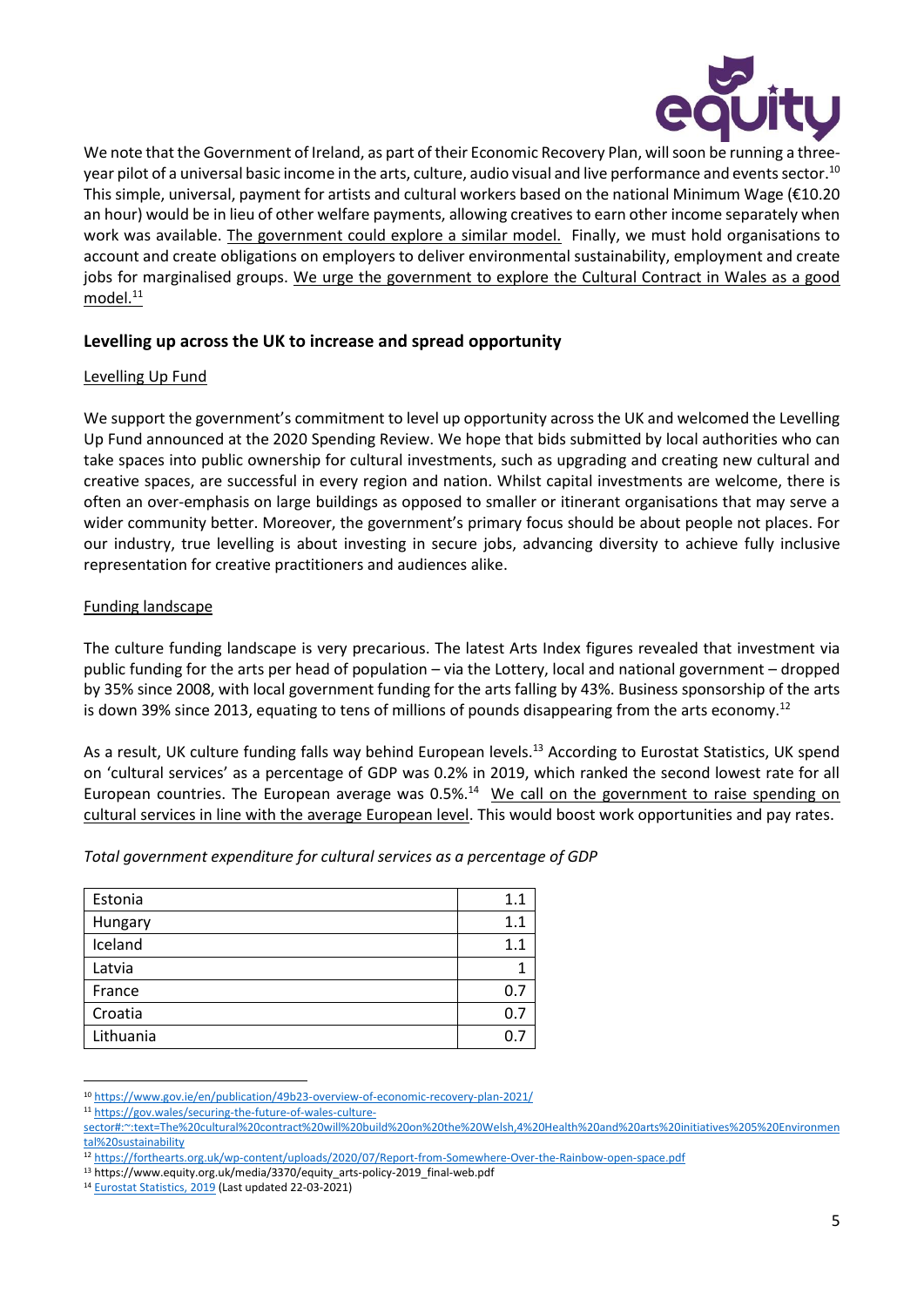

| Malta                                            | 0.7 |
|--------------------------------------------------|-----|
| Poland                                           | 0.7 |
| Norway                                           | 0.7 |
| Czechia                                          | 0.6 |
| Denmark                                          | 0.6 |
| Slovenia                                         | 0.6 |
| Slovakia                                         | 0.6 |
| European Union - 27 countries (from 2020)        | 0.5 |
| Belgium                                          | 0.5 |
| Luxembourg                                       | 0.5 |
| Austria                                          | 0.5 |
| Finland                                          | 0.5 |
| Sweden                                           | 0.5 |
| European Union - 28 countries (2013-2020)        | 0.4 |
| <b>Bulgaria</b>                                  | 0.4 |
| Germany (until 1990 former territory of the FRG) | 0.4 |
| Spain                                            | 0.4 |
| Netherlands                                      | 0.4 |
| Romania                                          | 0.4 |
| Switzerland                                      | 0.4 |
| Italy                                            | 0.3 |
| Portugal                                         | 0.3 |
| Ireland                                          | 0.2 |
| Cyprus                                           | 0.2 |
| <b>United Kingdom</b>                            | 0.2 |
| Greece                                           | 0.1 |

Tax increases, especially on big business and high earners, could cover general increases in public spending. The government should also consider extending the 25% tax relief for some theatres, orchestras and film production – this, of course, would be extra to raised public funding and most tax relief should be earmarked for actual creative production.

The cultural sector also faces wildly inequitable distribution of public funding, which must be addressed as part of the government's levelling up strategy. Whilst we acknowledge the importance of London as a major cultural centre, the strength of the UK's creative industries is spread across every region and nation. Our members also work across a broad range of settings, from local and national theatres as well as in the community such as schools and care homes. We call on the Government to deliver an equitable balance of funding through a restructured national, regional and local funding system, and the establishment of more inclusive artistically and socially based criteria for funding.

Without cutbacks to London arts organisations, and through rebalancing funding within a substantially increased arts allocation as above, we believe per capita spending should be raised in the regions outside London, to London levels in the long-term. Lottery spending should also be immediately equalised, so that a major new cultural investment programme is begun across the country to reach all those areas currently under-resourced. These measures would help to restore local authority arts services. However, to spread opportunity across the UK, arts spending should become a statutory requirement along with health and education in England.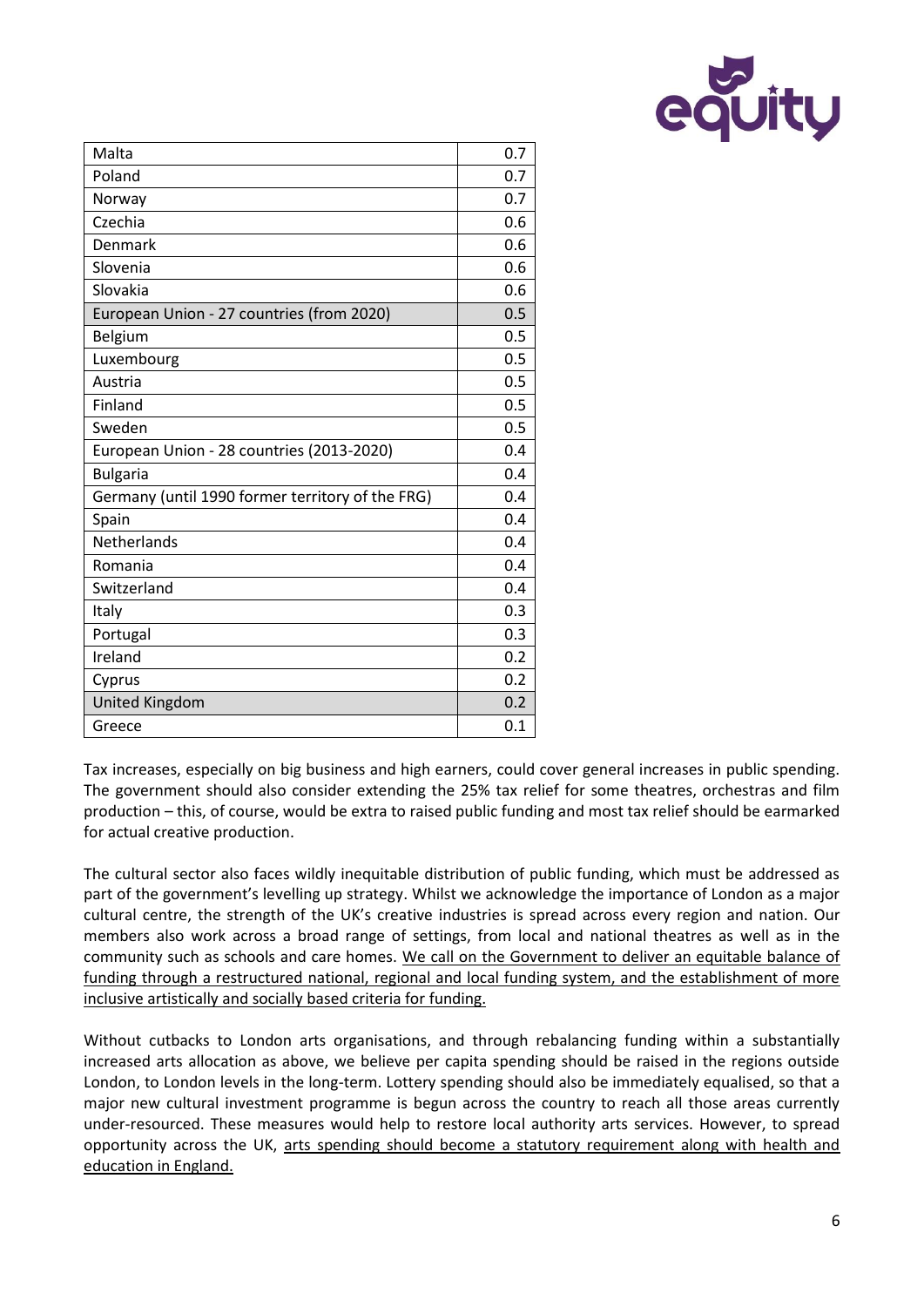

# <span id="page-6-0"></span>Ensuring strong and innovative public services

We support the government's pledge to make people's lives better across the country by investing in our education system. However, in stark contrast to this commitment, the government is moving ahead with plans to cut funding for art and design courses by 50% across higher education institutions in England. The Office for Students (OfS) confirmed that the subsidy for each full-time student on an arts course will be cut from £243 to £121.50 in the next academic year (2021/22). The former Education Secretary suggested that halving the grants going to "high cost" subjects would prioritise funding to "subjects vital to the economy and labour markets".

This decision is very alarming and fails to recognise the enormous value of creative education socially and economically. The creative arts are the fifth most studied subject across the UK, with creative training not only securing future generations of creative economy workers but providing transferable training and skills to workers of other industries. This measure will limit the availability of affordable training in our industry and see potential future artists financially edged out of the creative workforce. The Russell Group calculated that affected courses will run at an average deficit of £2,870 per student per year when other cuts and financial pressures are taken into account, which could make many courses unviable. Moreover, the institutions most vulnerable to these cuts are those with a higher number of under-privileged students.<sup>15</sup> The government must cancel its proposed cuts and help protect an industry in which we are world leaders.

# <span id="page-6-1"></span>Advancing Global Britain and seizing the opportunities of EU Exit

We acknowledge the government's commitment to advance Global Britain and seize potential opportunities from our departure from the EU. However, the reality is that the UK/EU Trade Deal has made it virtually impossible for many UK creative professionals to work in the EU. Expensive visas, different work permits for different countries and inconsistent tax and social security rules are just some of the obstacles workers now face. In fact, our member survey found that:

- 31% have seen job advertisements and/or casting breakdowns asking for EU passport holders only to apply;
- 14% have been asked by their agent to confirm if they are an EU passport holder for the purpose of finding work.

Earlier in the year the Prime Minister made a firm commitment in front of the Parliamentary Liaison Committee earlier in the year to fix the crisis facing the creative sector. As an urgent priority, the government must provide an emergency funding package to compensate for additional costs creative workers now face undertaking work in Europe. In addition, we call on the government to provide a domestic alternative to Creative Europe. The UK Government has funded a replacement for the Creative Europe MEDIA programme, but not the cultural programme.

## <span id="page-6-2"></span>Leading the transition to Net Zero across the country and globally

The human-caused climate emergency is the gravest threat we currently face, contributing to extreme weather events and loss of biodiversity across the globe. Global emissions continue to rise despite warnings of the dire consequences of exceeding 1.5ºC warming and the need to halve global carbon emissions by 2030. The climate crisis is a social justice issue, with those who have done least to cause the crisis and those least able to address it facing the worst impacts.

 $\overline{a}$ <sup>15</sup> <https://russellgroup.ac.uk/news/russell-group-response-to-ofs-consultation-on-202122-recurrent-funding/>